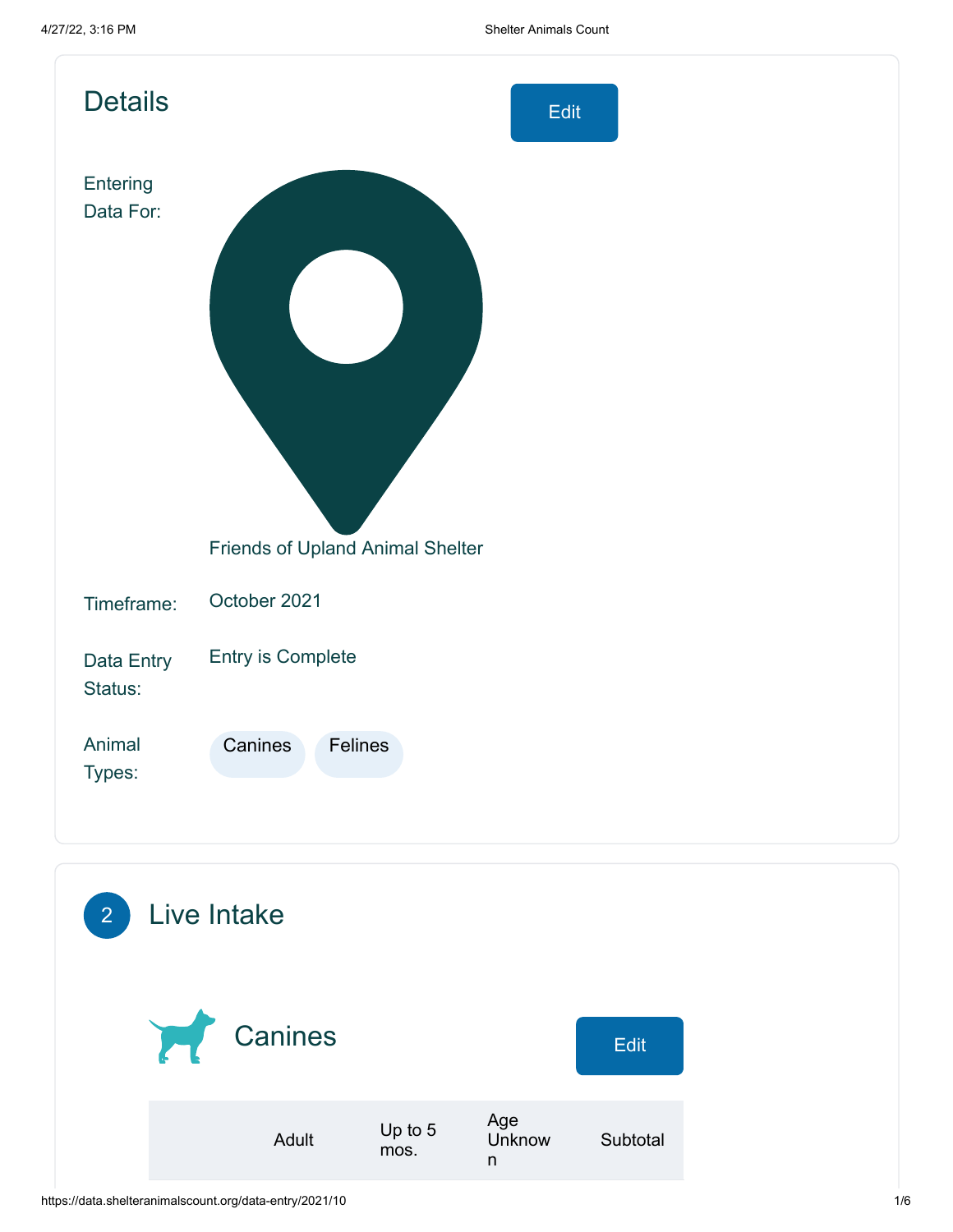A/27/22, 3:16 PM Shelter Animals Count

|                                              | Adult          | Up to 5<br>mos. | Age<br>Unknow<br>n | Subtotal       |
|----------------------------------------------|----------------|-----------------|--------------------|----------------|
| Stray at<br>large                            | 33             | $\overline{1}$  | $\overline{0}$     | 34             |
| Relinquished <sub>6</sub><br>by owner        |                | $\overline{2}$  | $\overline{0}$     | 8              |
| Owner-<br>intended<br>euthanasia             | $\overline{0}$ | 0               | 0                  | 0              |
| Transferred<br>in state                      | 30             | 14              | $\overline{0}$     | 44             |
| Transferred<br>out of state                  | $\overline{0}$ | 0               | $\overline{0}$     | 0              |
| Transferred<br>$\frac{1}{2}$ internationally |                | $\overline{0}$  | $\overline{0}$     | $\overline{0}$ |
| Seized or<br>impounded                       | $\overline{2}$ | $\overline{1}$  | 0                  | 3              |
| Other<br>intakes                             | 0              | $\overline{0}$  | 0                  | $\overline{0}$ |



| Edit |  |
|------|--|
|      |  |

|                                       | Adult          | Up to 5<br>mos. | Age<br><b>Unknow</b><br>n | Subtotal |
|---------------------------------------|----------------|-----------------|---------------------------|----------|
| Stray at<br>large                     | 15             | 30              | 0                         | 45       |
| Relinquished <sub>3</sub><br>by owner |                | 11              | 0                         | 14       |
| Owner-<br>intended<br>euthanasia      | 0              | 0               | O                         | 0        |
| <b>Transferred</b><br>in state        | $\Omega$       | 1               | 0                         | 1        |
| Transferred<br>out of state           | $\overline{0}$ | N               | ი                         | O        |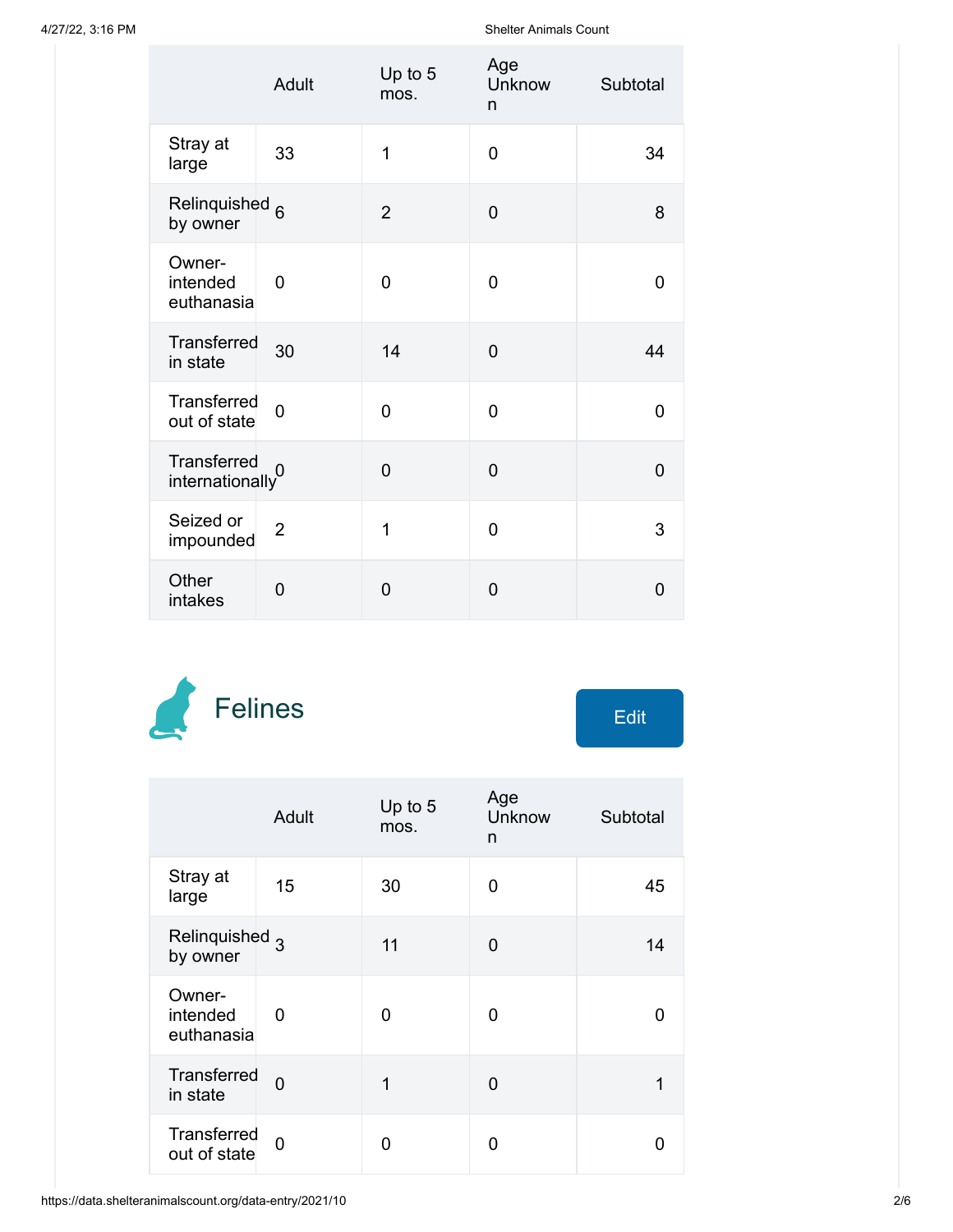A/27/22, 3:16 PM Shelter Animals Count

|                                             | Adult          | Up to 5<br>mos. | Age<br>Unknow<br>n | Subtotal |
|---------------------------------------------|----------------|-----------------|--------------------|----------|
| Transferred<br>internationally <sup>0</sup> |                | 0               | 0                  | 0        |
| Seized or<br>impounded                      | $\overline{4}$ | 0               | 0                  | 4        |
| Other<br>intakes                            | 0              | 0               | 0                  | 0        |

3 Live Outcomes



|                                             | Adult          | Up to $5$<br>mos. | Age<br>Unknow<br>n | Subtotal |
|---------------------------------------------|----------------|-------------------|--------------------|----------|
| Adoption                                    | 38             | 16                | 0                  | 54       |
| Returned<br>to owner                        | 17             | $\overline{2}$    | 0                  | 19       |
| Transferred<br>in state                     | $\overline{4}$ | $\overline{0}$    | $\overline{0}$     | 4        |
| <b>Transferred</b><br>out of state          | $\overline{0}$ | $\overline{0}$    | 0                  | 0        |
| Transferred<br>internationally <sup>0</sup> |                | $\overline{0}$    | 0                  | 0        |
| Returned<br>to field                        | $\mathbf 0$    | $\overline{0}$    | 0                  | 0        |
| Other<br>live<br>outcome                    | 0              | 0                 | 0                  | O        |

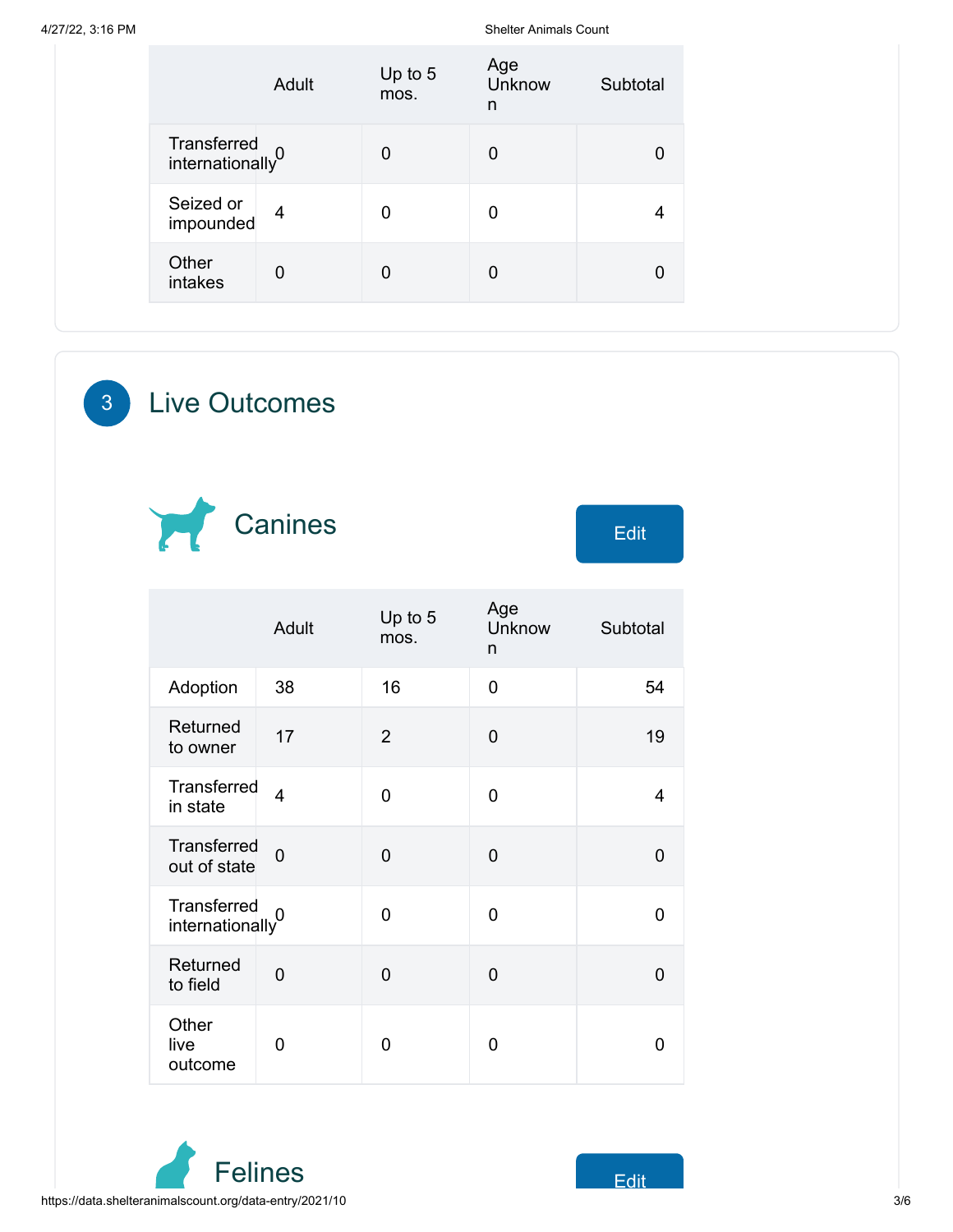d<br>1940 - Johann Barnett, amerikansk konge<br>1940 - Johann Barnett, amerikansk konge

|                                             | Adult          | Up to 5<br>mos. | Age<br>Unknow<br>n | Subtotal       |
|---------------------------------------------|----------------|-----------------|--------------------|----------------|
| Adoption                                    | 6              | 43              | 0                  | 49             |
| Returned<br>to owner                        | 6              | 0               | 0                  | 6              |
| Transferred<br>in state                     | $\overline{0}$ | 0               | 0                  | 0              |
| Transferred<br>out of state                 | $\overline{0}$ | $\overline{0}$  | 0                  | $\overline{0}$ |
| Transferred<br>internationally <sup>0</sup> |                | 0               | $\Omega$           | 0              |
| Returned<br>to field                        | $\overline{0}$ | 0               | 0                  | 0              |
| Other<br>live<br>outcome                    | 0              | 0               | 0                  | 0              |

## 4 Other Outcomes



|                       | Adult | Up to 5<br>mos. | Age<br>Unknow<br>n | Subtotal |
|-----------------------|-------|-----------------|--------------------|----------|
| Died in<br>care       | O     | 0               | 0                  |          |
| Lost in<br>care       | 0     | 0               | 0                  |          |
| Shelter<br>euthanasia | 2     | 0               | 0                  | 2        |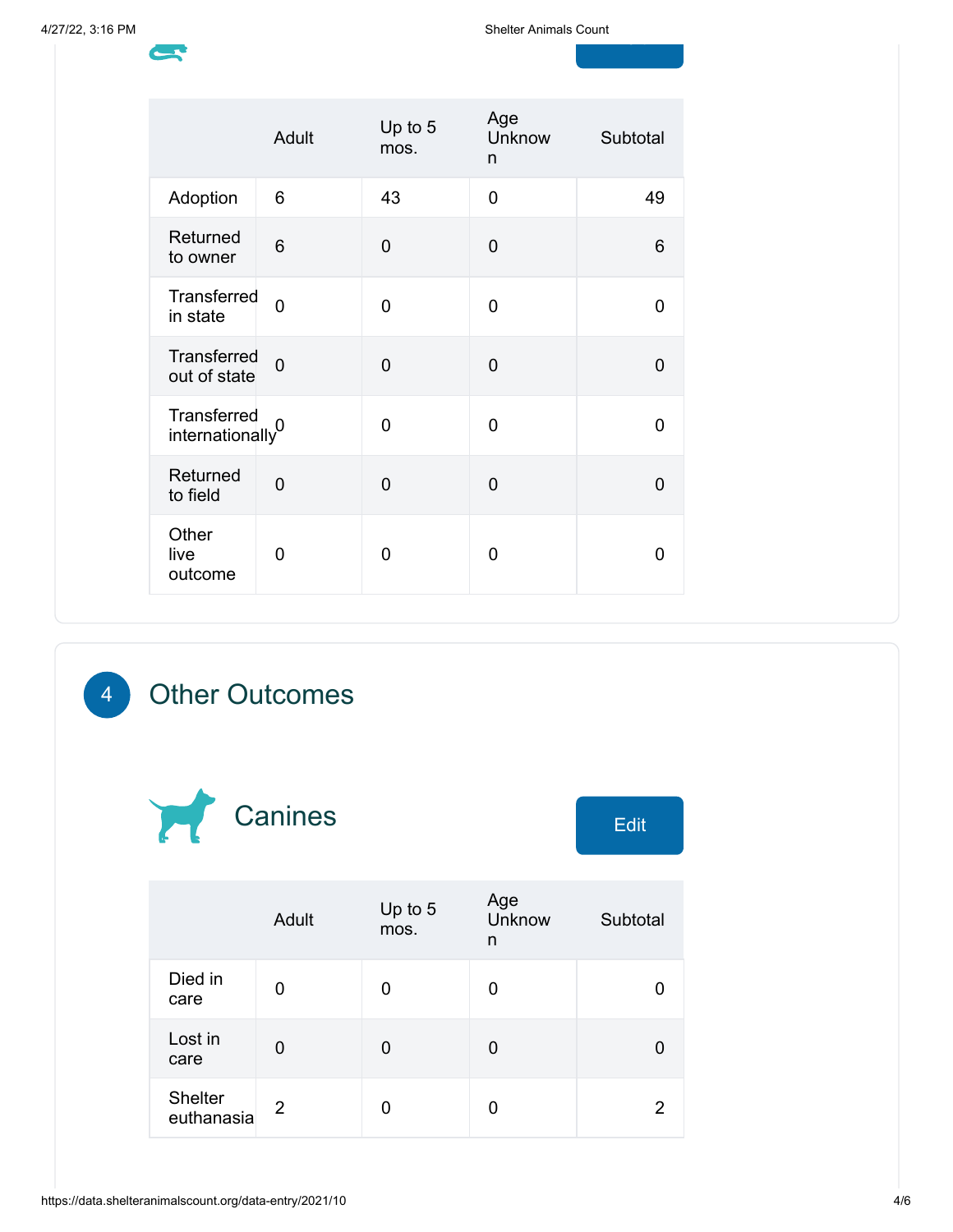A/27/22, 3:16 PM Shelter Animals Count

|                                 | Adult | Up to 5<br>mos. | Age<br>Unknow<br>n | Subtotal |
|---------------------------------|-------|-----------------|--------------------|----------|
| Owner<br>intended<br>euthanasia |       |                 |                    |          |



|                                 | Adult       | Up to 5<br>mos. | Age<br>Unknow<br>n | Subtotal |
|---------------------------------|-------------|-----------------|--------------------|----------|
| Died in<br>care                 | 0           | 4               | 0                  |          |
| Lost in<br>care                 | 0           | 0               | 0                  |          |
| <b>Shelter</b><br>euthanasia    | 2           | $\overline{2}$  | 0                  |          |
| Owner<br>intended<br>euthanasia | $\mathbf 0$ | U               | 0                  |          |

## 5 Animal Counts



|                                                                      | Total |
|----------------------------------------------------------------------|-------|
| Number of canines in care at the beginning of<br>October 2021        | 51    |
| Number of canines in care at the end of October<br>2021              | 57    |
| Number of foster canines in care at the beginning<br>of October 2021 |       |